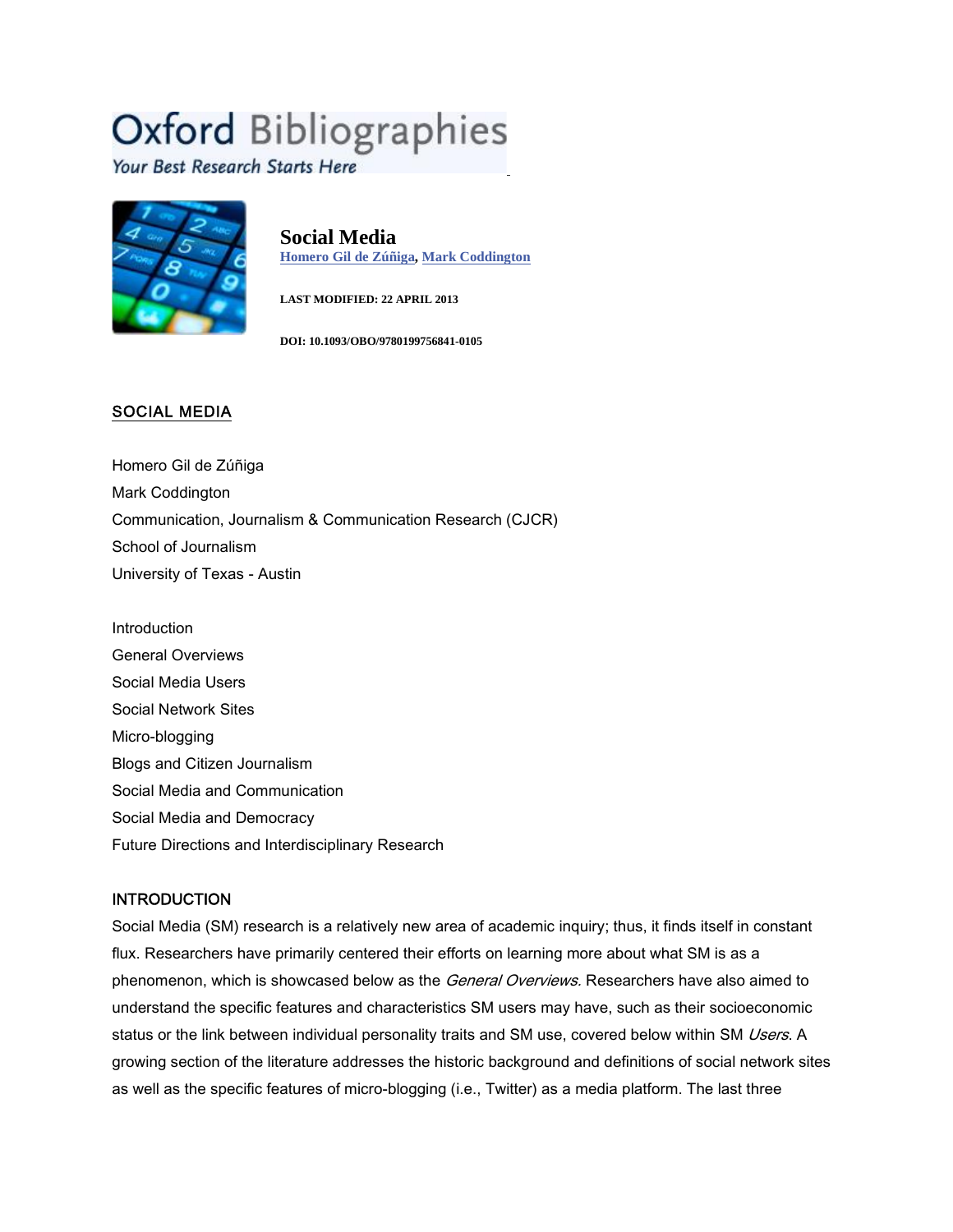sections developed below address particular differences found in the literature dealing with blogs and citizen journalism, SM and various communication theories, and finally, SM and its relationship with modern democracies. Overall, there is a visible paucity of SM literature explaining all its potential and plausible effects. Nevertheless, the proportion of papers published revolving around these issues in the last few years is a fair reflection of their growing importance, as it indicates how well received this type of research has been among academics from different disciplines. Likewise, the growth of literature in this area should be expected to remain steady for quite some time. SM has emerged as a prolific and important area of research that affects many aspects of citizens' daily lives, ranging from citizen-to-citizen communication to the ways people consume products and information, or to larger media effects over citizens (i.e., political and civic behaviors).

#### **GENERAL OVERVIEWS**

SM research has been given few rigorous book-length treatments, largely because of its newness as a subject of study. That appears to be changing, with several edited volumes in late 2011 and early 2012 engaging in in-depth examinations of various aspects of the SM environment. Earlier overviews of this area treated SM as a small but emerging part of networked digital media as a whole, rather than examining SM in itself (Boler 2008). But the more recent group of books largely addresses SM as a distinct phenomenon, with applications to several social issues: Papacharissi 2011 examines the relationship between the self and the community on social network sites, touching on issues of privacy and social capital. Fuchs et al. 2011 explore similar issues from a surveillance-oriented perspective with a set of essays, looking at SM particularly through the personal data collected there. Loader and Mercea 2012 and Coleman and Shane 2011 both delve into the role of SM within democracy and networked politics, though at different scales: Loader and Mercea focus on broad, macro-level issues, while Coleman and Shane center on a particular practice in that area, online consultation. Foth et al. 2011 bridge several of these concepts with their collection on social and mobile media's connections with citizen engagement in an urban setting. Of course, with these new technological environments also comes a need for new social research methods, which Hesse-Biber's 2011 work addresses thoroughly. It is also important to note that in addition to the work being cited in this entry, several resources and datasets provide valuable information to readers who are interested in SM research. Just to name a few, it is worth observing the following sources: Pew Internet & American Life Project (http://pewinternet.org) or the MacArthur Network on Youth & Participatory Politics (http://ypp.dmlcentral.net).

Foth, M., Forlano, L., Satchell, C., & Gibbs, M. (Eds.). 2011 *From Social Butterfly to Engaged Citizen: Urban Informatics, Social Media, Ubiquitous Computing, and Mobile Technology to Support Citizen Engagement*. Cambridge, MA: The MIT Press.

This volume explores the relationship between participatory technologies, particularly mobile and SM, and civic engagement. Coming from an urban informatics perspective, it positions these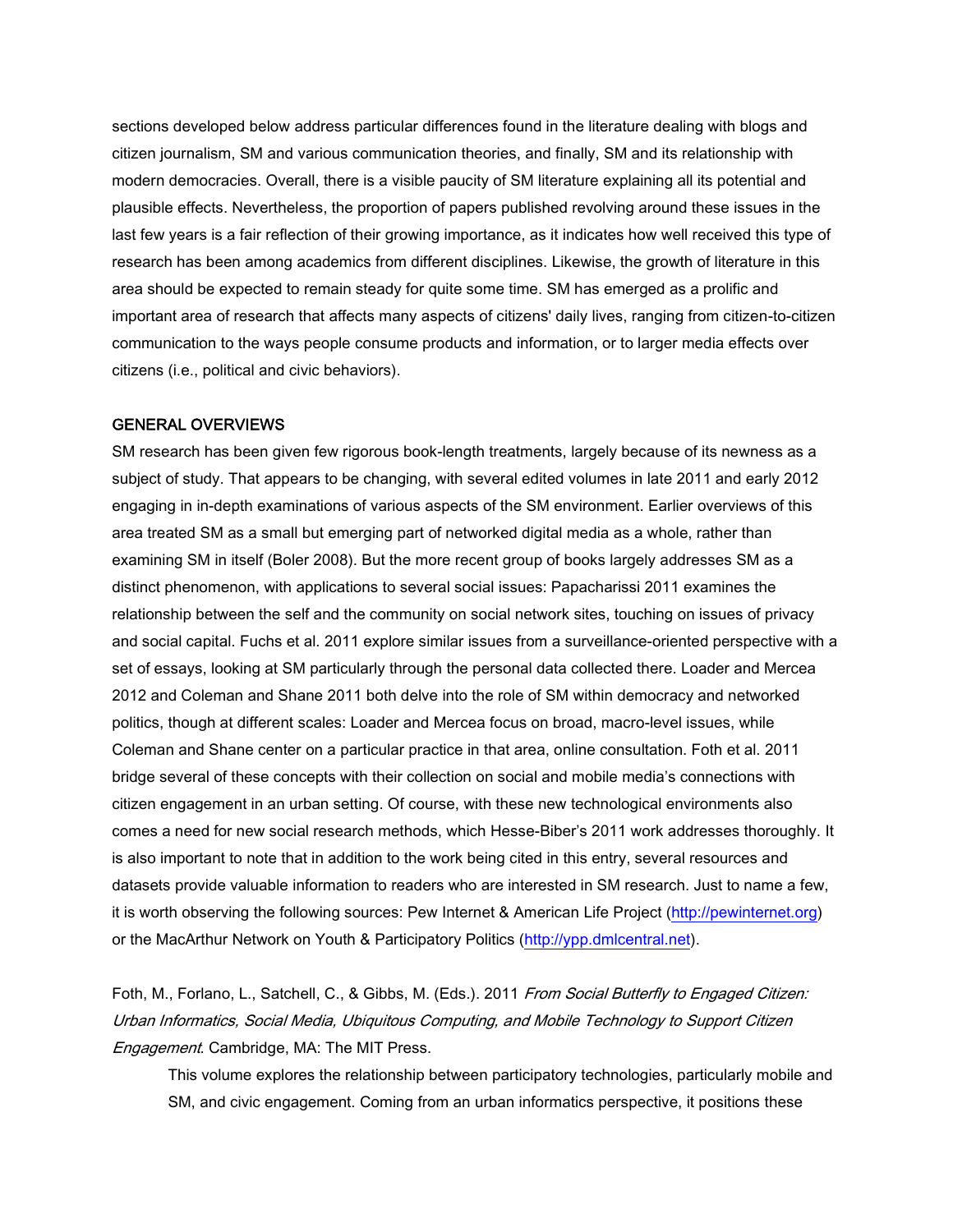issues against the backdrop of the city, using studies from a variety of global contexts. The book also delves into other forms of engagement, such as social engagement and engagement with technology design.

Papacharissi, Z. (Ed.). 2011 *A Networked Self: Identity, Community, and Culture on Social Network Sites*. New York: Routledge.

The book focuses on self-presentation and identity in relationship with community and connection through social network sites. Its contributors address issues of privacy, social capital, identity construction, and social norms as they relate to use of social network sites, ultimately proposing the construct of the self as a networked phenomenon.

Boler, M. (Ed.). 2008 *Digital Media and Democracy: Tactics in Hard Times*. Cambridge, MA: The MIT Press.

This volume centers on the juxtaposition between the democratizing potential of participatory, networked digital media and the increasingly corporate nature of dominant media structures. The book attempts to map out the role of digital media within a global capitalistic structure, focusing on tactics of media use within marginalized groups and activist movements.

Coleman, S., & Shane, P. M. (Eds.). 2011 *Connecting Democracy: Online Consultation and the Flow of Political Communication*. Cambridge, MA: The MIT Press.

This book delves into the phenomenon of political online consultation, or the use of government authorized online forums for input into policymaking. The contributors describe online consultation as a networked communication practice incorporating complex connections between the public, government, technicians, civil organizations, and traditional media sources. They also explore its potential for deepening democratic citizenship.

Hesse-Biber, S. N. (Ed.). 2011 *The Handbook of Emergent Technologies in Social Research*. New York: Oxford University Press.

Hesse-Biber and contributors focus on adapting social research methods and practices to contemporary technological environments, aiming to connect epistemological and methodological concerns with multimedia, mobile media, and networked spaces. Numerous methods, including ethnography, surveys, data mining, focus groups, and textual analysis, are discussed.

Fuchs, C., Boersma, K., Albrechtslund, A., & Sandoval, M. (Eds.). 2011 *Internet and Surveillance: The Challenges of Web 2.0 and Social Media*. New York: Routledge.

The authors address a variety of issues surrounding surveillance on the networked web with a particular interest in the vast amount of personal data being collected online and their use by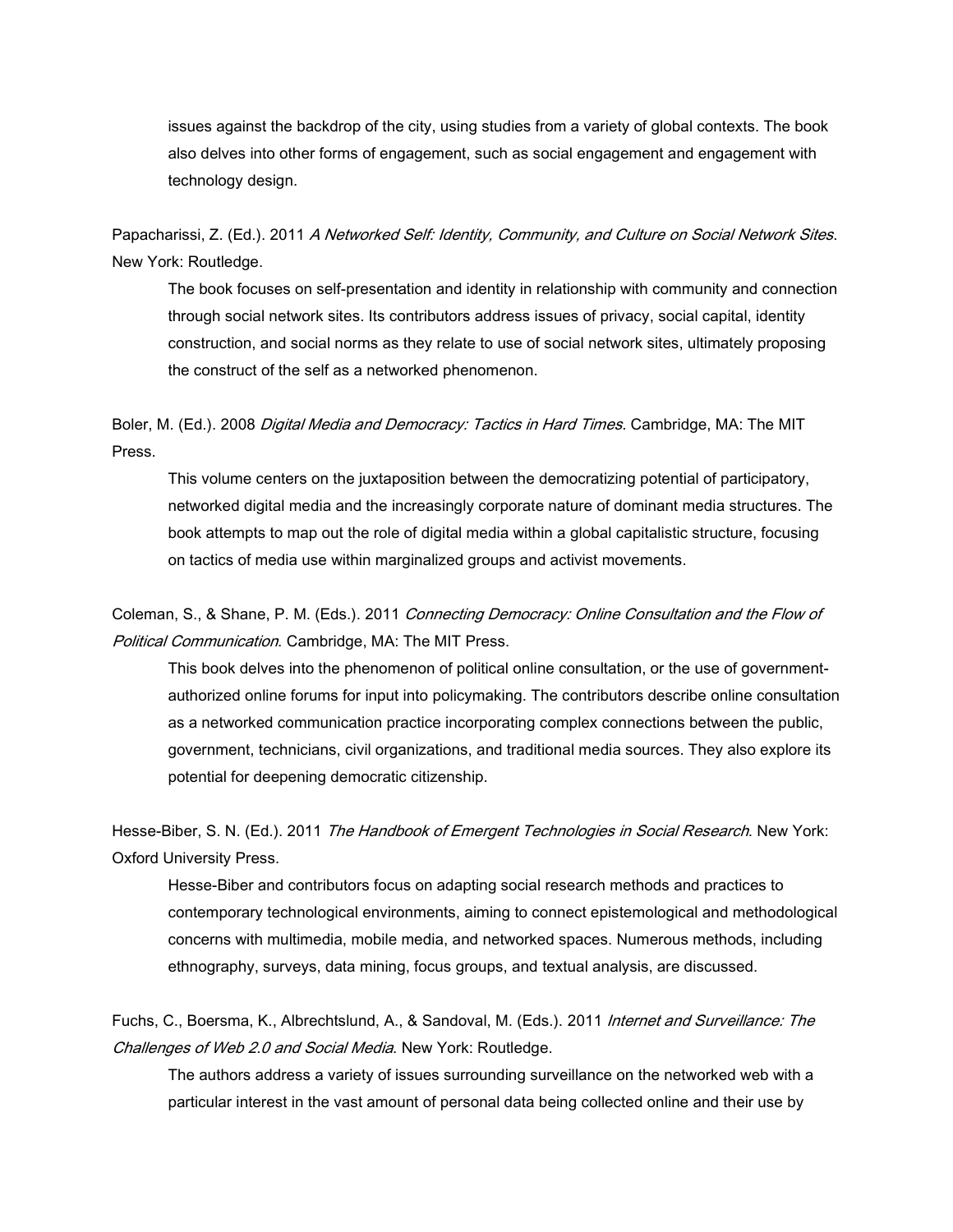corporations, governments, and individuals. Privacy, self-presentation, and data collection are explored from consumer-oriented, transnational, and theoretical perspectives.

Loader, B. D., & Mercea, D. (Eds.). 2012 *Social Media and Democracy: Innovations in Participatory Politics*. New York: Routledge.

This volume explores the role of SM in democratic participation and networked politics, examining connections between online social communication and political engagement in several global contexts. Central themes include the juxtaposition between individualism and networked collective action, interactions between traditional media and SM, and political use of SM among youth.

#### **SOCIAL MEDIA USERS**

The users of SM have been a relatively rich area of inquiry within the young field of SM research. Lenhart et al. 2010 form a baseline for user research with a useful overview of who is using SM and how, particularly among younger users. A subset of that user-oriented research has focused on the connection between SM use and its users' personality traits: Correa, Hinsley, and Gil de Zúñiga 2010 find extraversion and openness to new experiences to be significant traits in their study of that connection, and Amichai-Hamburger and Vinitsky 2010 connect those personality traits to particular types of social network use in their study of Facebook. Other researchers have examined users in terms of their motivations for adopting SM. Ekdale et al. 2010 explore the evolution in top bloggers' motivations for blogging, and Hargittai and Litt 2011 look at the role issue interest plays in young people's Twitter adoption. Ancu and Cozma 2009 look deeper at the motivations for a particular type of SM use—visiting political candidates' profiles—and Utz 2010 uses an experiment to determine what factors are important in the way users perceive one another. This research, along with others within the same vein, has provided us with the beginnings of a strong functional understanding of the nature of SM users and how their characteristics connect with various aspects of their use.

Ancu, M., & Cozma, R. 2009. MySpace Politics: Uses and gratifications of befriending candidates. *Journal of Broadcasting & Electronic Media, 53*(4), 567-583.

Surveying MySpace users, the authors examined the uses and gratifications of visiting political candidate profiles on SM.Findings show MySpace users visited candidate profiles primarily for social utility reasons, followed by information-seeking and entertainment. These uses and gratifications were not significantly mediated by political efficacy, campaign involvement, or demographics. Social interaction with other supporters was also a stronger motivation than interacting with candidates.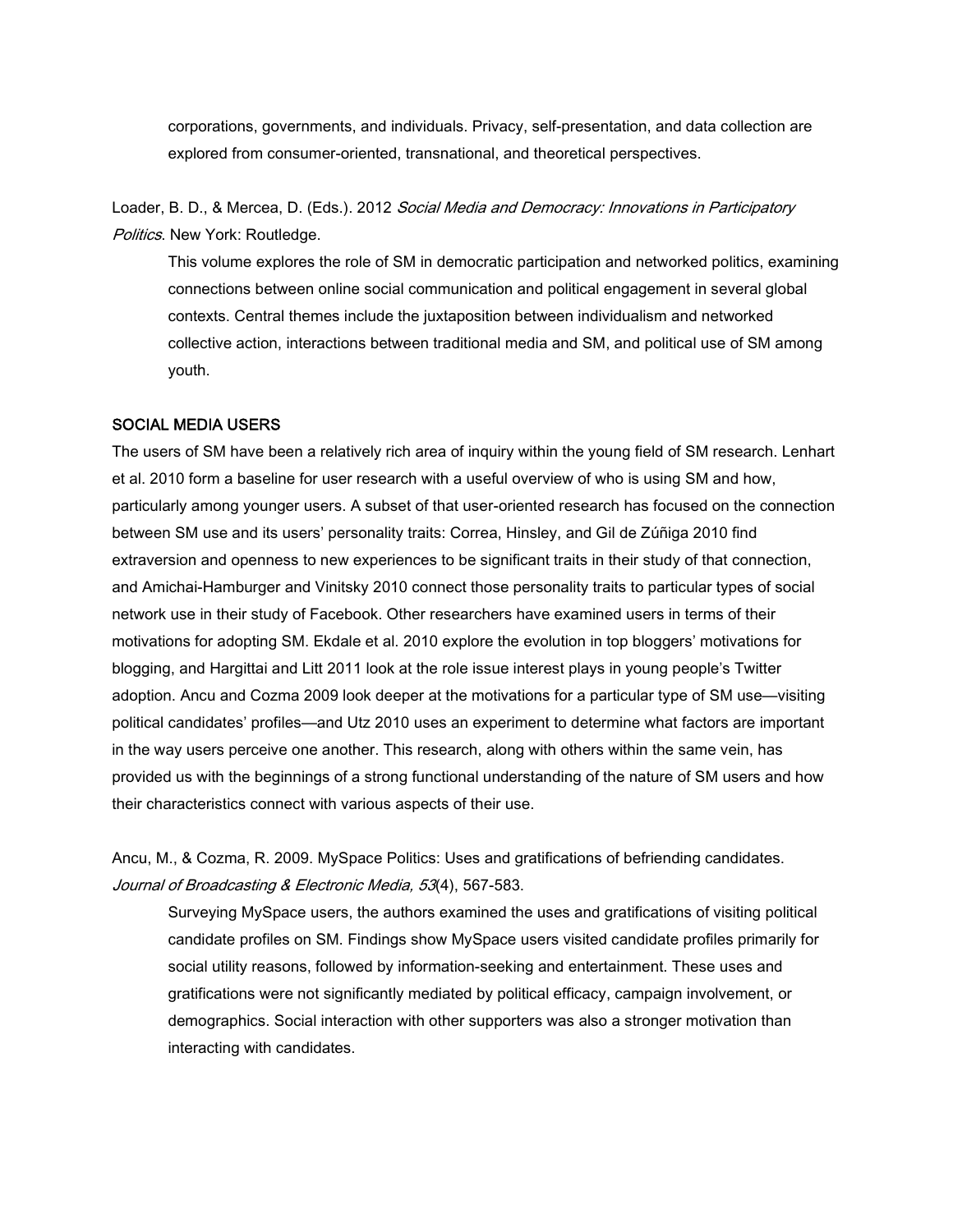Correa, T., Hinsley, A. W., & Gil de Zúñiga, H. G. 2010. Who interacts on the Web?: The intersection of users' personality and social media use. *Computers in Human Behavior, 26*(2), 247-253.

The authors examine the relationship between personality traits and SM use, particularly in connection with gender and age. Using a nationwide U.S. survey of adults, the study found that SM use was positively associated with extraversion and openness to new experiences, but negatively associated with emotional stability in men. Extraversion played the largest role in SM use among young adults, and openness among older adults.

Ekdale, B., Namkoong, K., Fung, T. K. F., & Perlmutter, D. D. 2010. Why blog? (then and now): Exploring the motivations for blogging by popular American political bloggers. *New Media & Society, 12*(2), 217.

The study uses a survey of 66 influential American political bloggers to look at their motivations for blogging and its change over time. Results indicate that all motivations for blogging increased over time, and external motivations increased more significantly than internal motivations. External motivations were also found to be associated with bloggers' online and offline political behavior, while internal motivations were not.

Hargittai, E., & Litt, E. 2011. The tweet smell of celebrity success: Explaining variation in Twitter adoption among a diverse group of young adults. *New Media & Society, 13*(5), 824-842.

Using a two-year panel survey of college students, the study explores various factors associated with young adults' Twitter adoption, focusing on demographic variables, technological experience, and interest in specific topics among both users and non-users. Interest in entertainment and celebrity news was found to be strongly related with Twitter adoption, particularly among African Americans, while no significant relationship was found with news interest.

Utz, S. 2010. Show me your friends and I will tell you what type of person you are: How one's profile, number of friends, and type of friends influence impression formation on social network sites. *Journal of Computer-Mediated Communication, 15*(2), 314-335.

The authors use an experiment among young adult users of the Dutch social network site Hyves to determine how self-generated, friends-generated, and system-generated factors in social network site presentation influence perceptions of popularity, communal orientation, and social attractiveness. For the latter two characteristics, friends-generated information (the pictures of users' friends) was more influential and self-generated information (profile pictures).

Amichai-Hamburger, Y., & Vinitzky, G. 2010. Social network use and personality. *Computers in Human Behavior, 26*(6), 1289-1295.

The study examines the relationship between personality traits and types of Facebook use, combining a survey of students with information from their Facebook profiles. Results indicate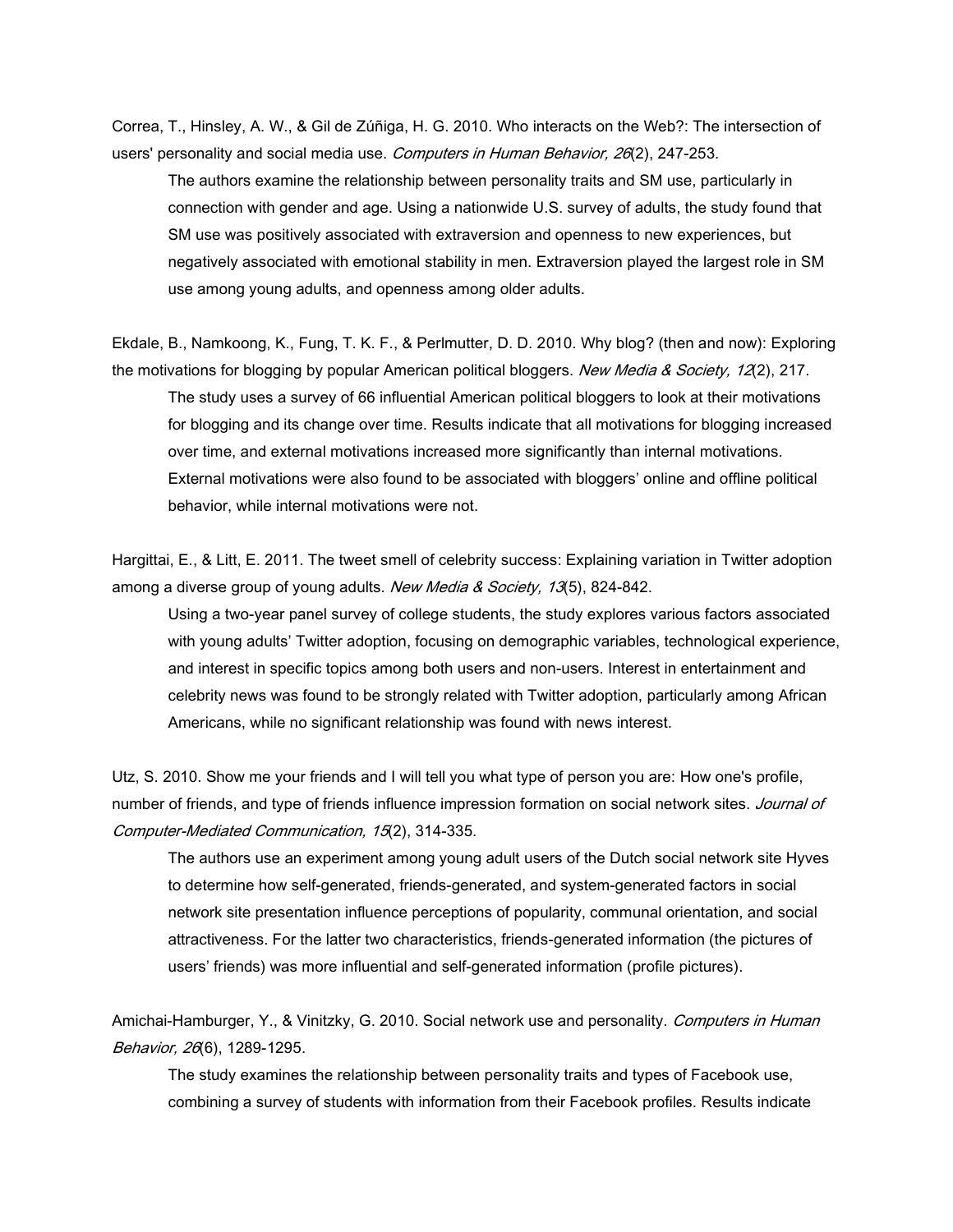that extraversion and conscientiousness are positively associated with numbers of Facebook friends, while neuroticism is positively associated with posting photos. Openness to experience was associated with broader use of Facebook features.

Lenhart, A., Purcell, K., Smith, A., & Zickuhr, K. 2010. Social media & mobile internet use among teens and young adults. *Washington, DC: Pew Research Center*.

The study uses nationwide U.S. surveys to provide a snapshot of the use of SM, mobile technology, and the Internet, particularly among teens and young adults. Results suggest that blogging has dropped among younger users, while SM use has become increasingly heavy, though not on Twitter. Mobile phone and Internet use were found to be nearly ubiquitous among teens and young adults.

Lotan, G., Graeff, E., Ananny, M., Gaffney, D., Pearce, I., & boyd, d. (2011) The revolutions were tweeted: Information flows during the 2011 Tunisian and Egyptian revolutions. *International Journal of Communication, 5*, 1375-1405.

The authors shed light on the production and dissemination of information via Twitter during the uprising in Tunisia and Egypt. Within this context, they clarify patterns of sourcing and routing among journalists, activists, bloggers, and others. The study exemplifies the impact Twitter has in spreading information rapidly and how the platform synergistically works with mainstream media to provide information at a global scale.

#### **SOCIAL NETWORK SITES**

While forms such as blogs, micro-blogs, and discussion boards are inherently social online modes of communication, much of the research focusing specifically on SM has centered on social network sites. Boyd and Ellison 2008 authored one of the foundational studies in this area, establishing a definition for social network sites, tracking their history and origins, and laying out several of the primary areas of scholarship. One of the fundamental questions identified by boyd and Ellison regards the relationship between online interaction on social network sites and offline, face-to-face interaction. Kujath's 2011 research suggests that social network site interaction acts as an extension and supplement to offline interaction, rather than a replacement for it. As boyd and Ellison note, there is also a healthy amount of scholarship on self-presentation and identity on social network sites; Dubrofsky 2011 puts forward a conception of those phenomena within the context of surveillance, describing social network sites as an arena in which the self is put under surveillance, with users acting as both masters and performers. Bertot, Jaeger, and Grimes 2010 extend that surveillance function beyond the self to the realm of government, exploring the ways in which a socially networked environment can serve as a tool for government transparency.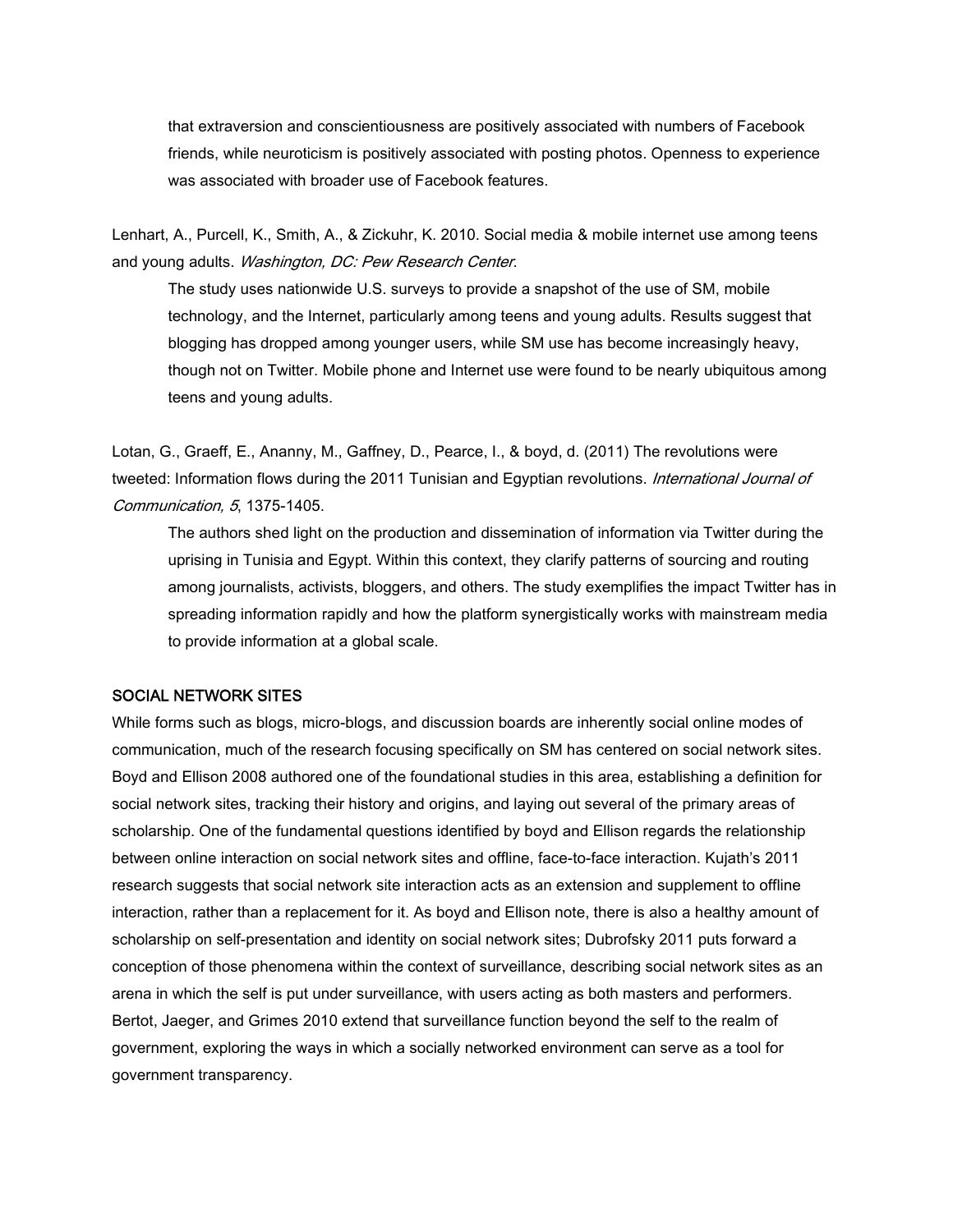boyd, d. m., & Ellison, N. B. 2008. Social network sites: Definition, history, and scholarship. *Journal of Computer-Mediated Communication, 13*(1), 210-230.

The authors summarize both the history of social network sites and the scholarship regarding them, stressing themes of network structure, impression maintenance, online and offline social interaction, and privacy. They also produce a definition of social network sites based on structures that allow public profiles, lists of connections, and the ability to view others' connections.

Kujath, C. 2011. Facebook and MySpace: Complement or Substitute for Face-to-Face Interaction? *Cyberpsychology, Behavior, and Social Networking, 14*(1-2): 75-78.

The author addresses the question of whether SM use acts as a substitute or complement to offline interaction through a survey of students using Facebook and MySpace. Results indicate that users tended to use the sites to maintain relationships begun offline, rather than meeting new people online, supported the concept of SM interaction as an extension to face-to-face interaction.

Dubrofsky, R. E. 2011. Surveillance on Reality Television and Facebook: From Authenticity to Flowing Data. *Communication Theory, 21*(2), 111-129.

The study explores the connection between social network sites and reality television, the author conceives of Facebook as a means by which the self is put under surveillance. On Facebook, users are both masters of their own surveillance and performers under that surveillance, but without the authenticity and consistency functions of surveillance, its purpose is more related to aggregation of personal data.

Bertot, J. C., Jaeger, P. T., & Grimes, J. M. 2010. Using ICTs to create a culture of transparency: E government and social media as openness and anti-corruption tools for societies. *Government Information Quarterly, 27*(3), 264-271.

This study reviews recent literature on new information and communication technologies (ICTs), with a particular emphasis on SM, to determine how they have been used to further government transparency. The authors argue that SM has shown potential as a tool for political participation and government transparency, though they identify access, acceptance, and media literacy as possible obstacles to SM's effectiveness as an anti-corruption tool.

## **MICRO-BLOGGING**

Given that micro-blogging only began seeing significant public adoption in about 2007, the literature in this area quite naturally remains in a nascent stage in its development. Still, the volume of revealing studies on Twitter and other micro-blogging platforms is growing rapidly. Many of those studies have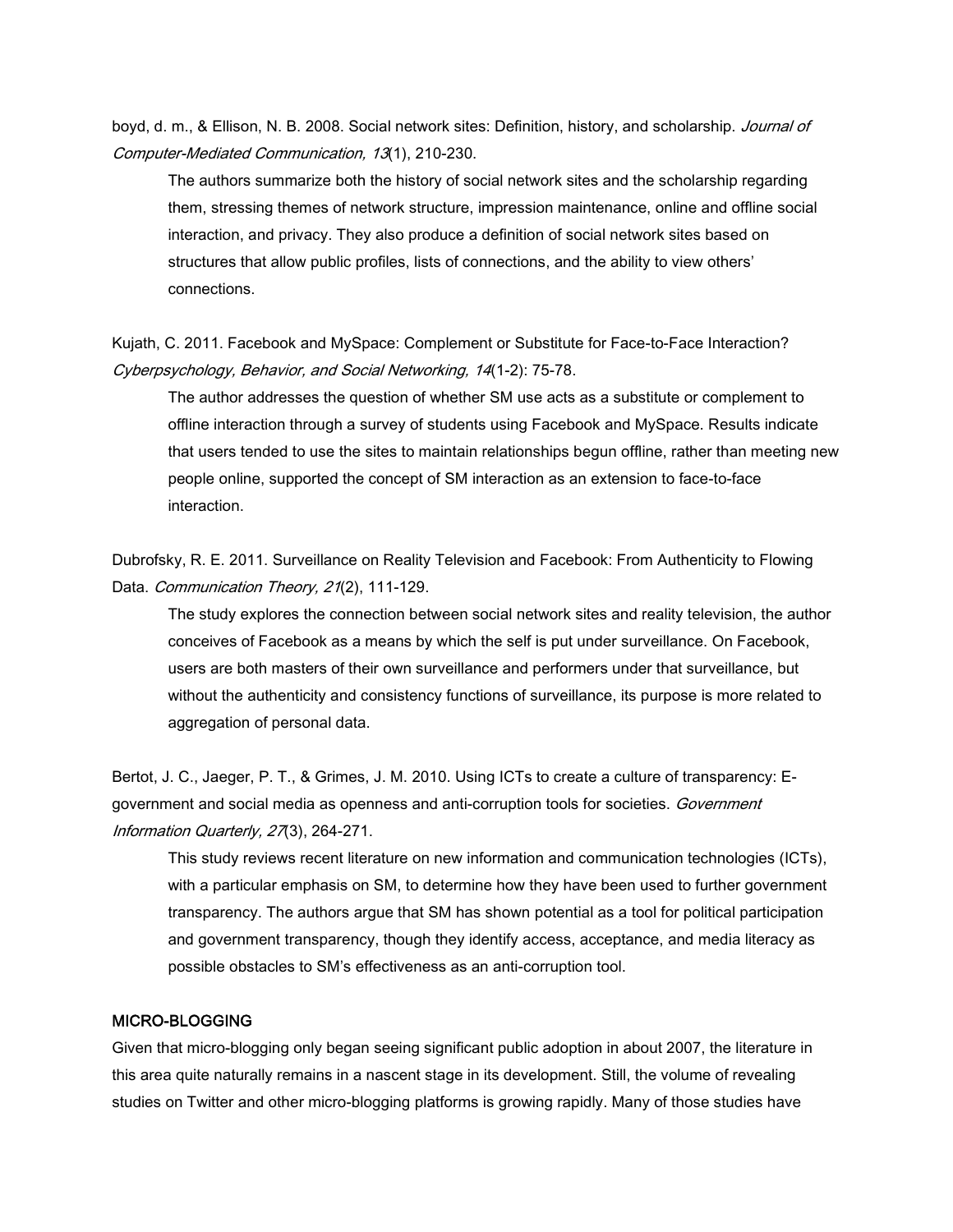explored the social aspects of Twitter: Chen 2011 tests this idea from a uses and gratifications perspective, finding that gratification of the need for connection increased over time among Twitter users. Gruzd, Wellman, and Takhteyev 2011 pose the question of whether the connections among Twitter users constitutes community, concluding that it embodies elements of both real and imagined communities. Another major area of Twitter study has been in regard to journalism, as Twitter has moved from primarily a social platform to an information-sharing platform (Kwak et al. 2010; see "Future Directions and Interdisciplinary Research"). Hermida 2010 offers a foundational conception of the information being shared on Twitter as an always-on awareness system called "ambient journalism." Others have focused specifically on traditional journalists' use of micro-blogging: Arceneaux and Schmitz Weiss 2010 examine media sources' portrayal of Twitter, Lasorsa, Lewis, and Holton 2011 explore the ways in which journalists are conforming Twitter to their professional norms, and Armstrong and Gao 2011 find that news organizations' gender portrayal on Twitter reflects their offline practices. As practices on Twitter evolve and become more integrated into the flows and practices of newsgathering, we expect this area of research to continue to become a particularly fruitful one for SM scholars.

Armstrong, C. L., & Gao, F. 2011. Gender, Twitter and news content. *Journalism Studies, 12*(4), 490-505. The authors apply Gans' concept of medium-centered influence on news to the issue of gender representation in news organizations' content on Twitter. Through a content analysis of newspapers' and television stations' Twitter accounts, they find that males are more likely to be mentioned on Twitter (similar to traditional news media). This representativeness disparity is also visible in the organizations' full news stories.

Lasorsa, D. L., Lewis, S. C., & Holton, A. E. 2011. Normalizing Twitter: Journalism practice in an emerging communication space. *Journalism Studies*. DOI:10.1080/1461670X.2011.57182 Using a content analysis of 500 of the most popular journalists on Twitter, the authors explore the ways in which mainstream journalists apply professional norms and practices. Findings suggest that journalists adopted some norms of Twitter, such as expressing opinions and providing accountability and transparency, but also normalized it in other ways to fit their professional norms and practices (i.e., their status as gatekeepers)

Hermida, A., 2010. Twittering the news: The emergence of ambient journalism. *Journalism Practice*, *4*(3), 297-308.

Drawing from computer science literature on awareness systems, Hermida argues that micro blogging platforms such as Twitter allow for ambient journalism, an always-on, asynchronous awareness system that moves from the background to the foreground as users feel the need to communicate. He concludes by noting ambient journalism's potential for both personalization and shared conversation.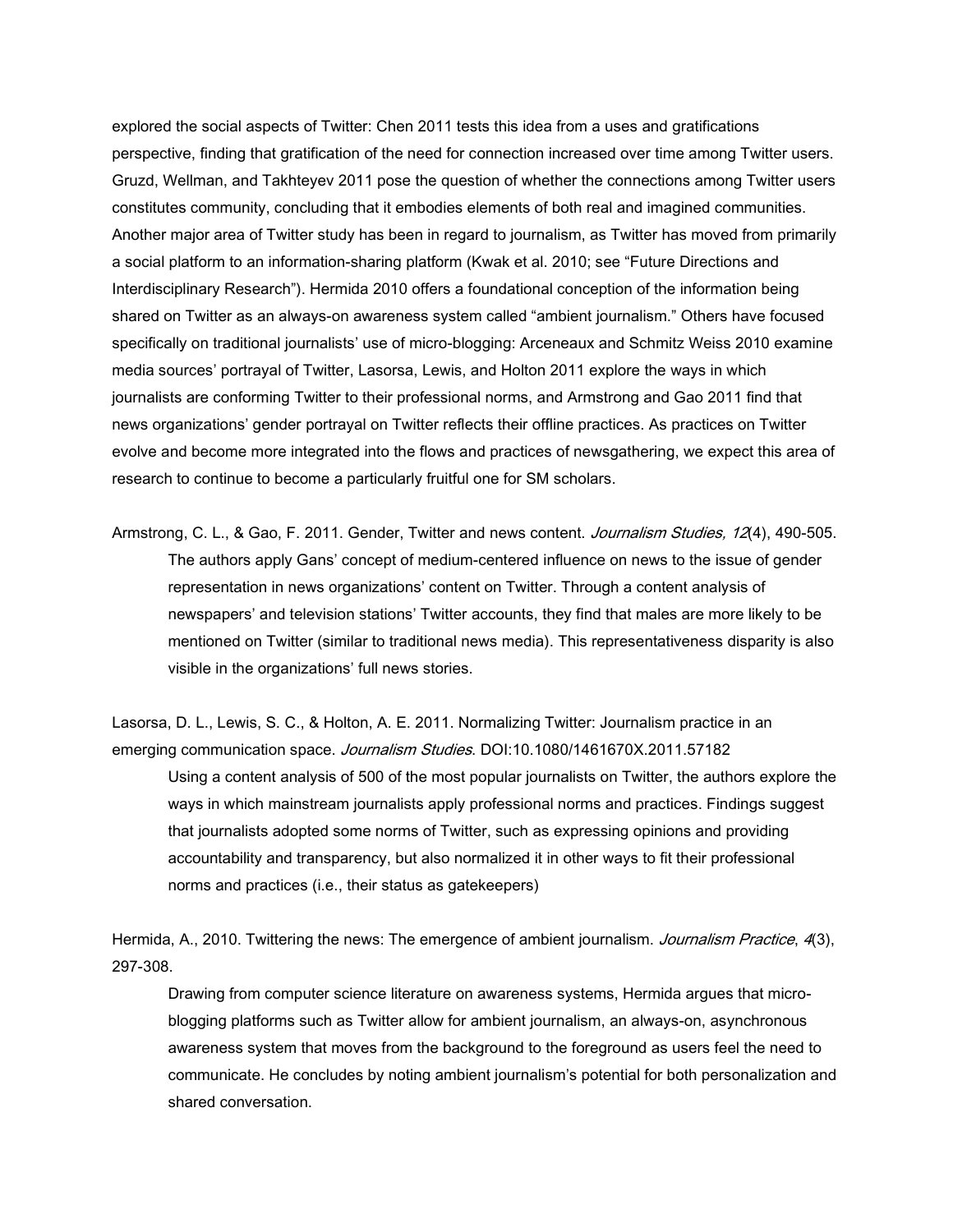Arceneaux, N., & Schmitz Weiss, A. 2010. Seems stupid until you try it: press coverage of Twitter, 2006- 9. *New Media & Society, 12*(8), 1262-1279.

The authors study public reaction to Twitter using a content analysis of coverage of Twitter in both online and traditional media sources from 2006 to 2009. Press coverage is found to be largely positive and dominated by the explanation theme, though negative themes such as information overload and unanticipated consequences are also evident. The authors compare these reactions to those responding to previous technologies.

Chen, G. M. 2011. Tweet this: A uses and gratifications perspective on how active Twitter use gratifies a need to connect with others. *Computers in Human Behavior, 27*(2), 755-762.

Chen uses a survey of Twitter users to test the relationship between Twitter and uses and gratifications, particularly the need for social connection. The gratification of the need for connection increased along with Twitter activity, as well as the length of time as an active Twitter user. This correlation was strongest with use over a series of months, rather than daily use.

Gruzd, A., Wellman, B., & Takhteyev, Y. 2011. Imagining Twitter as an imagined community. *American Behavioral Scientist*.*, 55*(10), 1294-1318.

The authors address the question of whether Twitter functions as a community by examining an interconnected set of Wellman's followers on Twitter. They conclude that Twitter is both a real and imagined community, one marked by such aspects as a common language, sustained membership over time, shared emotional connection, and integration and fulfillment of needs.

#### **BLOGS AND CITIZEN JOURNALISM**

The study of journalism on Twitter discussed in the \*Micro-blogging\* section is hardly the only area in which scholars have examined the connections between SM and journalism; the collaborative, participatory nature of other social forms of online media—including blogs and social news sites—have opened up new avenues for a socially driven form of journalism. Goode 2009 provides a useful framework for this type of journalism by defining and exploring the manifestations of citizen journalism and social news. Kaufhold, Valenzuela, and Gil de Zúñiga 2010 connect the consumption of socially distributed, user-generated journalistic content with democratic outcomes such as political knowledge and participation, finding it positively associated with the latter. Several scholars have delved deeper into the journalistic characteristics of one of those SM forms, blogging, particularly as it acts as a socially expressed form of news. Flew and Wilson 2010 provide an example to this trend at an international content. Authors explore an Australian citizen-driven news site to generate a model of journalism as social networking. Gil de Zúñiga et al. 2011 develop a model connecting perception, motivation, topic, and practices in developing a journalistic form of blogging, and Kaye and Johnson 2011 examine the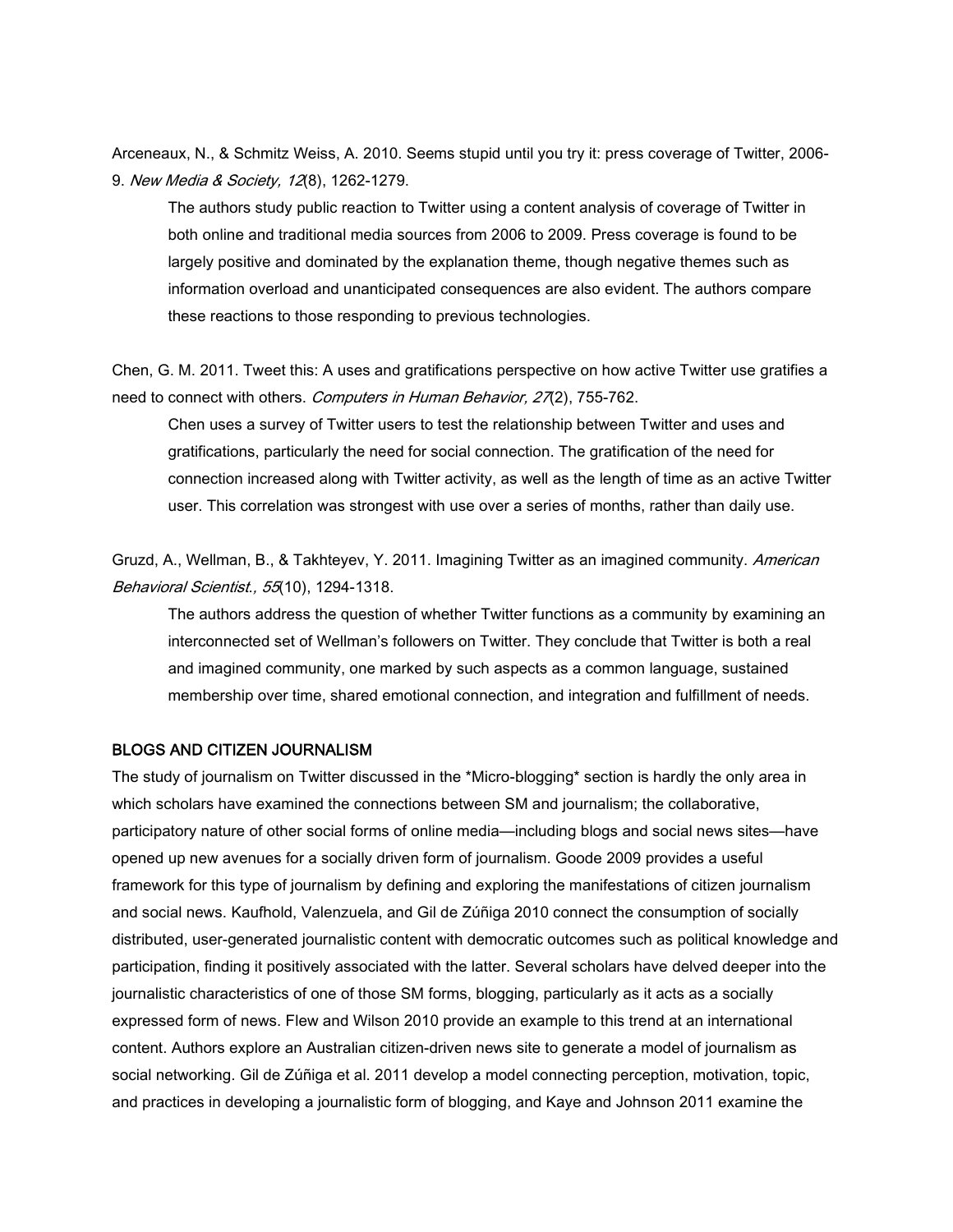factors that influence users' perceptions of credibility of those journalistic blogs. As Vos, Craft, and Ashley 2011 find, those journalistic bloggers adopt some of the norms of the traditional press, but also advocate a more accountable, transparent, and distributed form of journalism. And Ampofo, O'Loughlin, and Anstead 2011 demonstrate an example of that type of socially driven, distributed journalism with their findings of social education via Twitter about controversial opinion polls, helping point toward future iterations of these new forms of journalism.

Kaufhold, K., Valenzuela, S., & Gil de Zúñiga, H. 2010. Citizen journalism and democracy: How user generated news use relates to political knowledge and participation. *Journalism & Mass Communication Quarterly, 87*, 515-529.

This study explores the relationship between consumption of user-generated news content (i.e., citizen journalism) and political knowledge and political participation, comparing it with those outcomes' relationship with professional news use. Using a nationwide U.S. survey, it finds that use of user-generated news was negatively associated with political knowledge, but positively associated with political participation. Media trust is also explored as a mediating factor.

Ampofo, L., O'Loughlin, B., & Anstead, N. 2011. Trust, confidence, credibility: citizen responses on Twitter to opinion polls during the 2010 UK general election. *Information, Communication & Society*, *14*(6). pp. 850-871.

Drawing from a case study of disparate opinion polls in the 2010 U.K. election, the authors examine the ways in which citizens used Twitter to express their distrust in those polls. They find through an analysis of Twitter messages that users employed it to challenge dominant media analysis, but also to educate one another about the details of polling.

Goode, L. 2009. Social news, citizen journalism and democracy. *New Media & Society, 11*(8), 1287. Goode argues that the concept of citizen journalism should be expanded to include not simply content creation, but also "metajournalism," the acts of tagging, sharing, publicizing, and rating that content. He uses case studies of Digg, Newsvine, and Guerilla News Network as examples of social news sites that emphasize form and structure over content and use democratic practices to determine news agendas.

Kaye, B. K., & Johnson, T. J. 2011 Hot diggity blog: A cluster analysis examining motivations and other factors for why people judge different types of blogs as credible. *Mass Communication and Society, 14*(2), 236-263.

The study examines credibility of blogs in relation to a variety of factors, including blog topic, demographics, political orientation, and motivations. Using a survey and cluster analysis, the authors found that blog readers make credibility judgments based on differing blog types, and that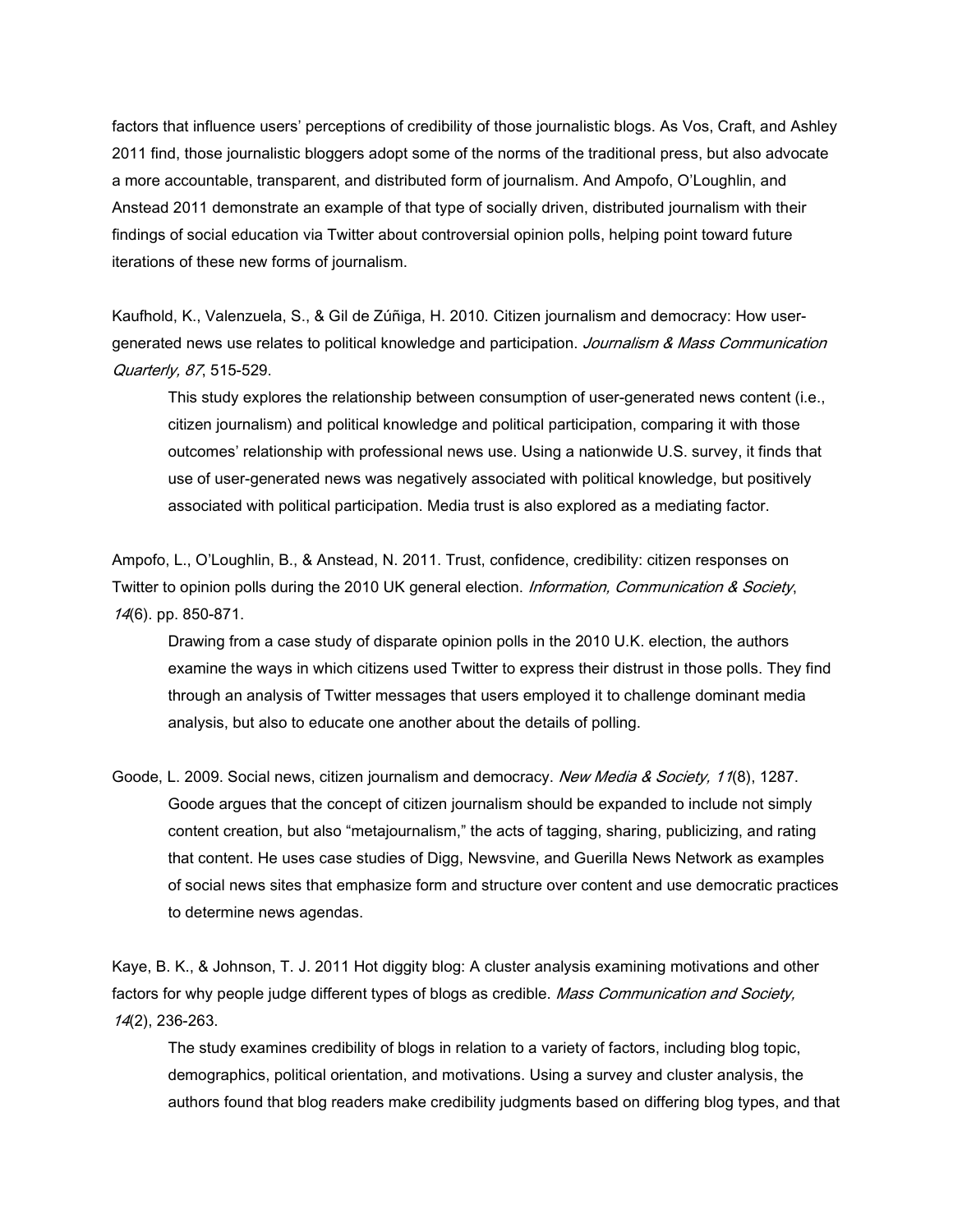those who viewed blogs as more credible were more conservative and showed more political efficacy and trust in government.

Vos, T. P., Craft, S., & Ashley, S. 2011 New media, old criticism: Bloggers' press criticism and the journalistic field. *Journalism*. DOI: 10.1177/1464884911421705

Drawing from Bourdieu's field theory, the study uses a textual analysis of bloggers' media criticism to examine their relation to the journalistic field. The authors found that bloggers adopted a traditional journalistic understanding of the field's norms, practices, and structure, even in their criticism of the actors in that field. They concluded, however, with a suggestion that bloggers may be leading an emerging paradigm shift in the journalistic field.

Gil de Zúñiga, H., Lewis, S. C., Willard, A., Valenzuela, S., Lee, J.K., & Baresch, B. 2011. Blogging as a journalistic practice: A model linking perception, motivation, and behavior. *Journalism, 12*(5), 586-606*.* Using data from a nationwide U.S. survey, the authors produce a model explaining journalistic practices within blogging. After testing the model, they find that perception of their blog as a form of journalism influences a motivation to inform and influence, which in turn influences the selection of public affairs as a blog topic and journalistic practices in blogging, such as fact checking and posting corrections.

Flew, T., & Wilson, J. 2010. Journalism as social networking: The Australian Youdecide project and the 2007 federal election. *Journalism, 11*(2), 131.

The authors examine the case of *youdecide2007*, an Australian citizen-driven news site to generate a model of journalism as social networking. Four dimensions of professional practice are identified as central to networked journalism: Content work, networking, community work, and technical work. The authors conclude by arguing that citizen journalism is at the margins of news consumption, but moving toward the center of how journalistic practices are reshaped.

## **SOCIAL MEDIA, COMMUNICATION, AND MOBILIZATION**

The forms and functions of communication on SM have produced a broad range of scholarship and areas of inquiry, though few of them have reached a similar critical mass to those in SM and democracy or SM and identity. This section aims to give a sample of this broad range of communication issues, one of the more intriguing of which is the growing research on SM's role in mobilization. Rojas and Puig-i-Abril's 2009 study has been a key piece of research in that area, developing a model for mobilization incorporating mobile technology, expressive participation, SM, and offline action. Bekkers et al. 2011 explore an added dimension to the study of mobilization, examining the crossovers between media and mobilization at the micro and meso levels. Another potentially fruitful area of study has been the means and effectiveness of persuasion in SM, which has been tested in relation to the third-person effect by Lim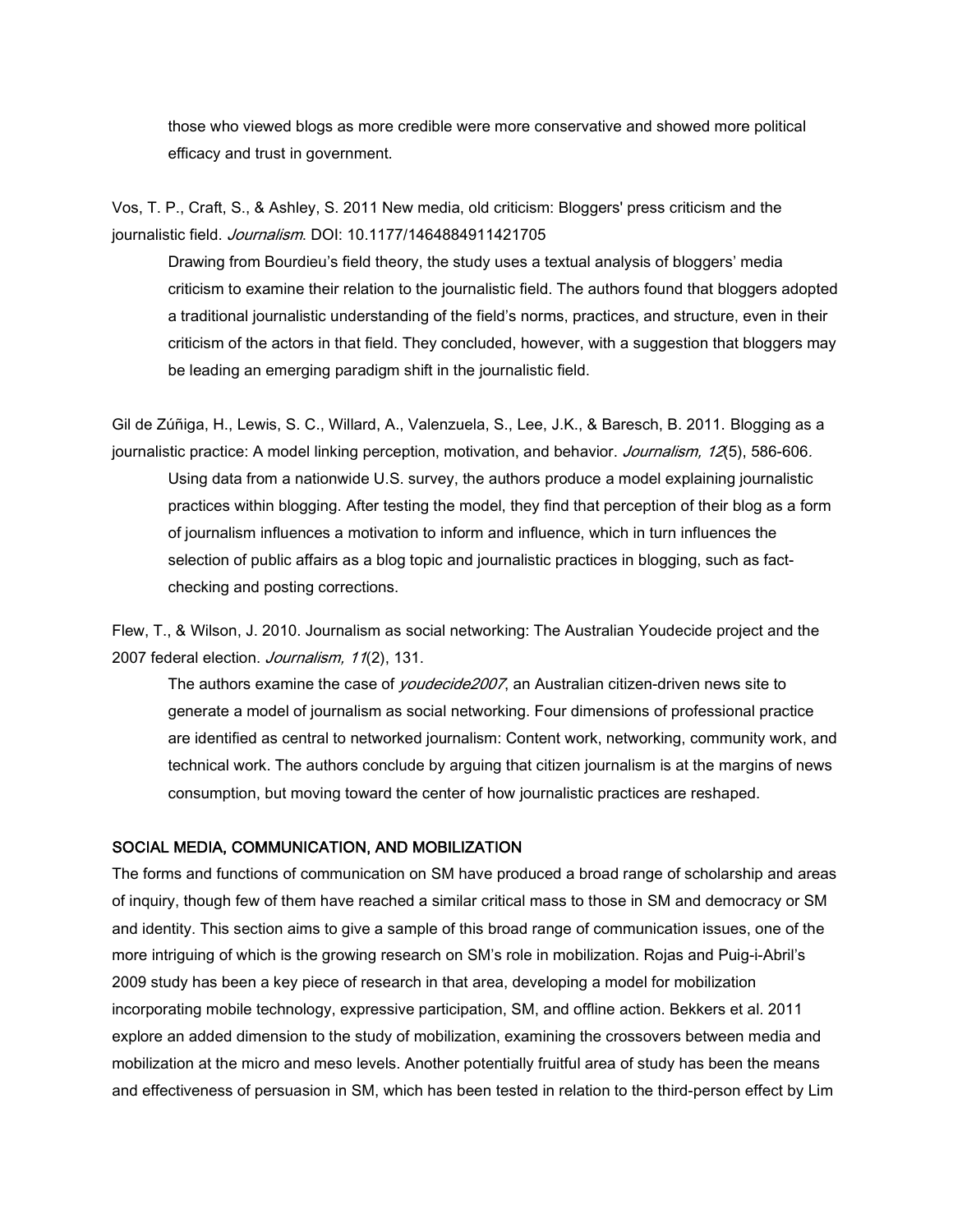and Golan 2011 and strategies of ethos, logos, and pathos by English, Sweetser, and Ancu 2011. In other areas, Westerman, Spence, and Van Der Heide 2011 emphasize the connective and social role of information in SM, particularly regarding its effects on credibility, and Jin, Liu, and Austin 2011 apply a model of communication on Twitter to crisis situations, noting that the form in which information is spread can have an effect on the emotions it arouses.

Youmans, W. L. and York, J. C. (2012), Social media and the activist toolkit: User agreements, corporate interests, and the information infrastructure of modern social movements. *Journal of Communication,* 62: 315–329.

Within the context of the uprisings in Tunisia and Egypt in 2011, this study analyzes distinct SM examples to highlight different tactics and SM features that lean against democracy advocates (i.e, restrictions on anonymity). The authors argue these problems "arise from the design and governance challenges facing large-scale, revenue-seeking SM enterprises."

Lim, J. S., & Golan, G. J. 2011. Social Media Activism in Response to the Influence of Political Parody Videos on YouTube. *Communication Research, 38*(5), 710-727.

The study uses an experiment to test the third-person effect in the context of political parody videos posted on YouTube. The authors find that perceived negative influence on others and a perceived persuasive intent on the part of the producer are more likely to produce a willingness to engage in SM activism through posting comments or video responses.

Westerman, D., Spence, P. R., & Van Der Heide, B. 2011. A social network as information: The effect of system generated reports of connectedness on credibility on Twitter. *Computers in Human Behavior*. DOI: 10.1016/j.chb.2011.09.001

Through an experiment, the study seeks to determine whether a Twitter user's number of followers or ratio of follows to followers affects perceived credibility. Findings indicate that having extremely high or low numbers of followers, or many fewer follows than followers, resulted in lower perceived competence. The authors suggest that such uses may be indicative of user disapproval of SM uses they perceive to be unsocial.

Rojas, H. & Puig-i-Abril, E. 2009. Mobilizers mobilized: Information, expression, mobilization and participation in the digital age. *Journal of Computer Mediated Communication,* 14, 902-927.

The authors test relationships between mobile technology and social network site use and online and offline political participation through a nationwide Colombian survey. They develop a model in which the use of mobile technology for information influences expressive participation, which in turn influences mobilization on social network sites, and finally offline civic participation. They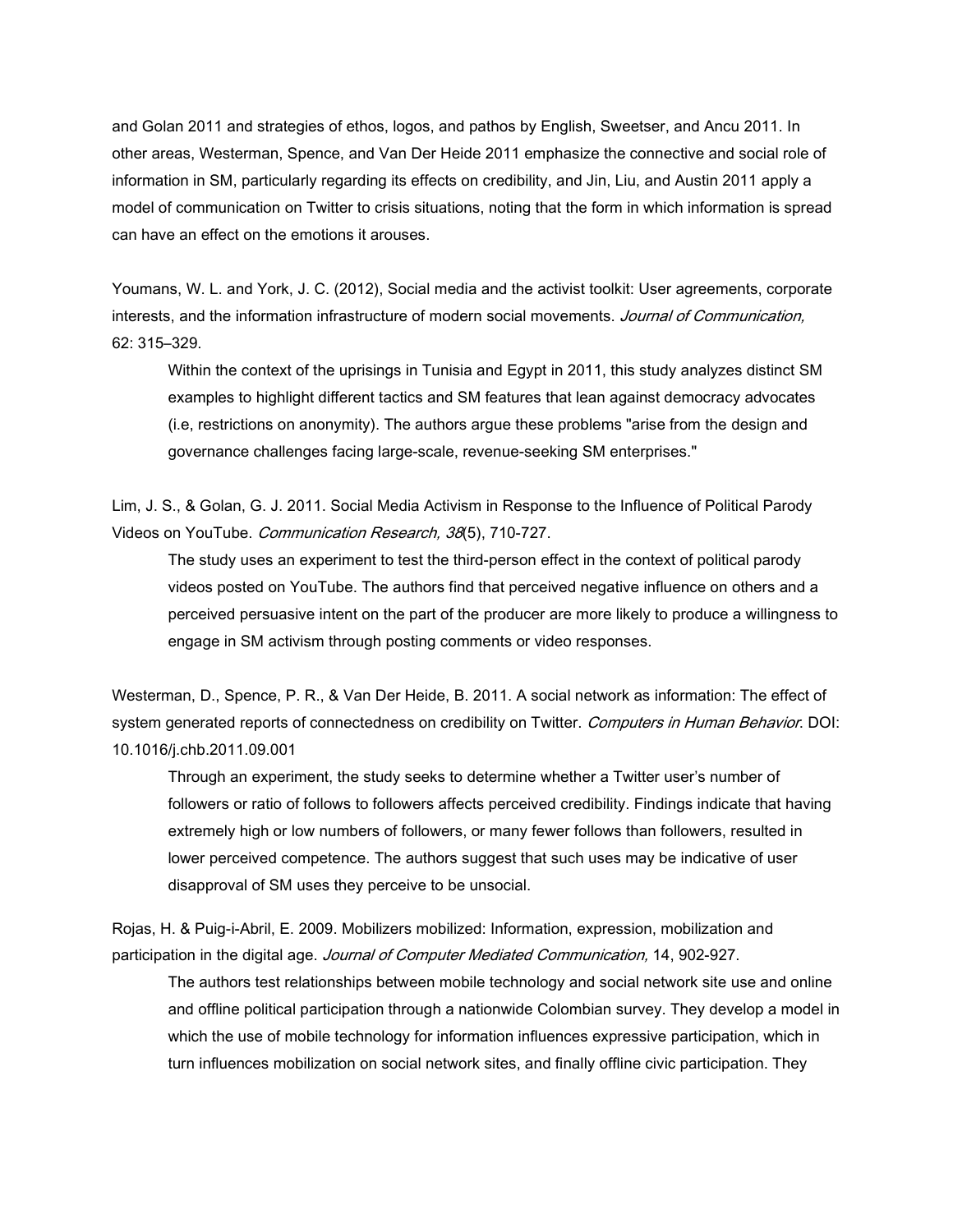conclude by suggesting that mobile technologies offer an alternative pathway to political engagement.

Bekkers, V., Beunders, H., Edwards, A., & Moody, R. 2011 New media, micromobilization, and political agenda setting: Crossover effects in political mobilization and media usage. *The Information Society, 27*(4), 209-219.

The study focuses on the interaction between mobilization at the macro, micro, and meso levels in a digitally mediated environment. Drawing on a case study of 2007 protests by Dutch students against a new education requirement, the authors argue that collaborative digital technologies help enable a shift from macro- and mesomobilization to micromobilization, with key crossovers between the micro and meso levels.

English, K., Sweetser, K. D., & Ancu, M. 2011. YouTube-ification of political talk: An examination of persuasion appeals in viral video. *American Behavioral Scientist, 55*(6), 733-748.

Using an experiment involving videos about the 2009 U.S. health care debate, the authors study the credibility of various types of persuasive strategies in political videos on YouTube. They find that ethos is seen as the most credible form of appeal, while pathos—specifically, humor—is judged least credible. Users' political efficacy and cynicism show no significant relationship with their judgments of the videos' credibility.

Jin, Y., Liu, B. F., & Austin, L. L. 2011. Examining the role of social media in effective crisis management: The effects of crisis origin, information form, and source on publics' crisis responses. *Communication Research*. DOI: 10.1177/0093650211423918

Using an experiment with hypothetical campus crises, the authors test their socially mediated crisis communication model regarding crisis origin and crisis information source and form. The study finds that crisis information spread via SM can lead to stronger negative attributive emotions for internally originated crises. The authors argue that information form and sources should be strategically matched depending on crisis origin.

### **SOCIAL MEDIA AND DEMOCRACY**

The relationship between SM and democratic processes and outcomes such as political participation, civic engagement, and social capital has been one of the most fertile areas of research within SM. Studies from a variety of theoretical perspectives and methodological approaches have enriched our understanding of the role SM might play in a more networked, participatory democratic politics. Loader and Mercea 2011 offer a broad conceptual overview of this area, providing a nuanced assessment of SM's potential for democratic enrichment. Ellison, Steinfield, and Lampe 2007 were among the first to explore SM's connection to social capital, and Gil de Zúñiga, Jung, and Valenzuela 2012 expand that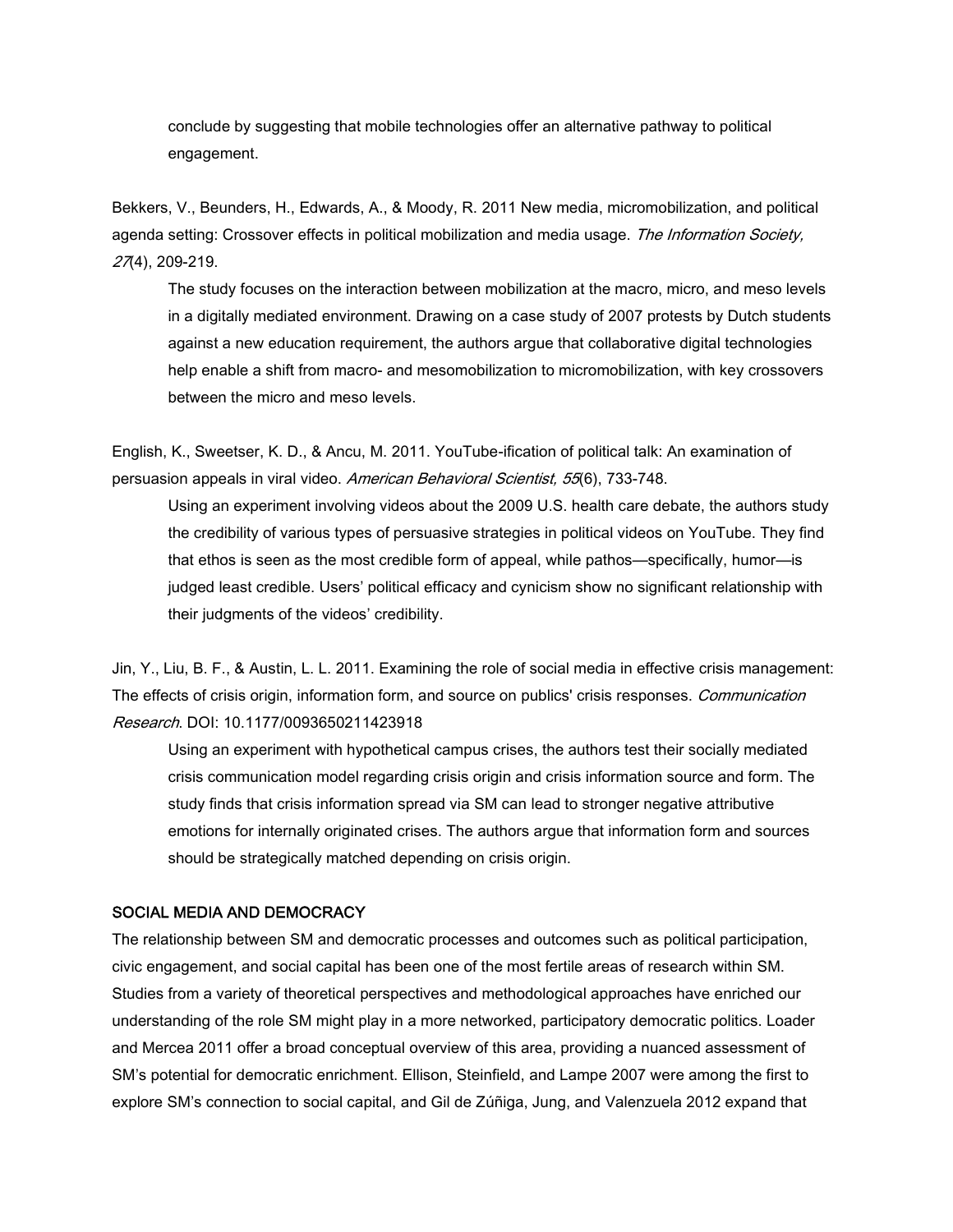concept, tightening its focus to use of SM for news and also extending its range to include civic engagement and online and offline political participation. Kushin and Yamamoto 2010 also examine SM's political influence in relationship to online expression and political efficacy, and Hanson et al. 2011 and Towner and Dulio 2011 find mixed results on SM's relationship with political cynicism. Other research has examined SM and democracy at a level beyond individual effects: Bennett and Segerberg 2011 explore the tension between personalization and collective political action, finding that they might not be as incompatible as initially thought. Finally, Kaun and Guyard 2011 offer a competing view to the idea that SM is having a transformative effect on democratic practices, arguing that a significant gap exists between the tool's potential and its use by citizens.

Loader, B. D., & Mercea, D. 2011. Networking democracy? Social media innovations and participatory politics. *Information, Communication & Society, 14*(6), 757-769.

Loader and Mercea consider conceptions of SM's implications for democracy, particularly examining the premise that SM offers the potential for a networked, collaborative democratic politics. The authors note that SM attention and activity largely remains centered on institutional actors, but argue that it can be seen to have democratic potential if the concept of political participation is broadened.

Ellison, N. B., Steinfield, C., & Lampe, C. 2007. The benefits of Facebook "friends": Social capital and college students' use of online social network sites. *Journal of Computer-Mediated Communication, 12*(4), 1143-1168.

This study was the first to substantively explore the connection between social network sites and social capital, using a student survey to find that intensity of Facebook use is positively related to bonding, bridging, and maintained social capital. This relationship was mediated by feelings of well-being. The authors also find that a primary use of Facebook was to maintain relationships with distant connections.

Towner, T. L., & Dulio, D. A. 2011. An experiment of campaign effects during the YouTube election. *New Media & Society, 13*(4), 626-644.

The study uses an experiment with the YouTube election channel "YouChoose'08" and ABCNews.com content to test the influence of user-generated and professional online political videos. Findings indicate that YouChoose'08 influenced increased cynicism, and ABCNews.com led to more trust in Internet sources than YouChoose'08. Neither videos showed any significant influence on candidate perceptions. Selective exposure and level of YouTube use are also considered.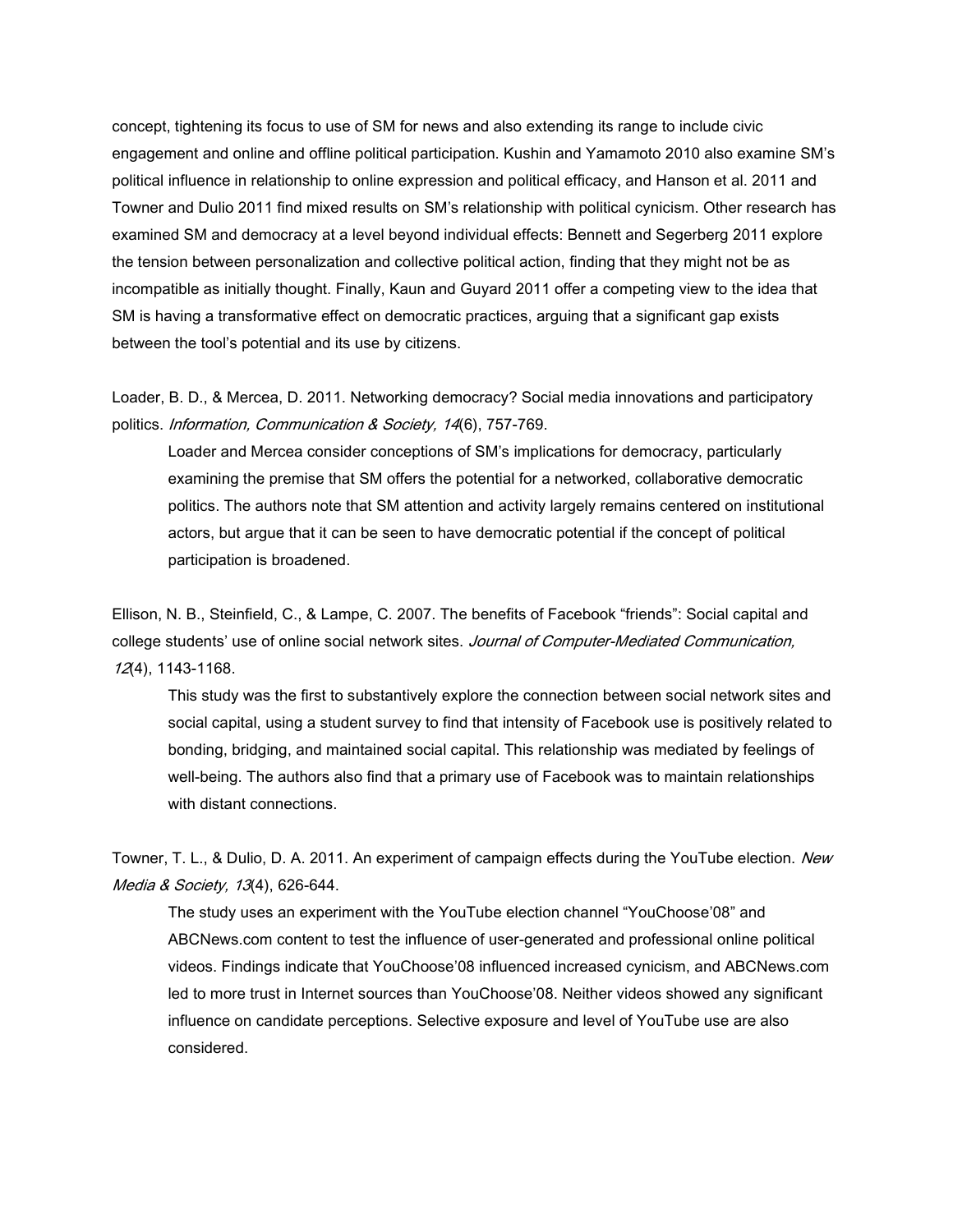Kushin, M. J., & Yamamoto, M. 2010. Did social media really matter? College students' use of online media and political decision making in the 2008 election. *Mass Communication and Society, 13*(5), 608- 630.

In this study, Kushin and Yamamoto explore the relationship between SM use, online expression, political self-efficacy and situational political involvement among young adults leading up to the 2008 U.S. election. Results indicate a relatively strong role for new media in political efficacy and involvement, though traditional Internet sources are more strongly related to those outcomes than use of SM for campaign information.

Gil de Zúñiga, H., Jung, N., and Valenzuela, S. 2012. Social media use for news and individuals' social capital, civic engagement and political participation. *Journal of Computer-Mediated Communication* 17(3). The authors examine the relationship between SM use and social capital, civic engagement, and online and offline political participation using a nationwide U.S. survey. Results show the use of SM for news is positively associated with each of those four outcomes, though general SM use shows no significant relationship with those factors. A reciprocal causal relationship between social network use for news and political participation is discussed.

Bennett, L., & Segerberg, A. 2011: Digital media and the personalization of collective action. *Information, Communication & Society, 14*(6), 770-799.

This case study examines two groups involved in the protests at the 2009 London G20 summit to determine whether allowing personalized political expression within the context of collective action might weaken the organization's engagement, agenda, and network strength. The authors suggest that using networked technology to encourage personalized political action can result in strong, coherent collective action.

Hanson, G., Haridakis, P. M., Cunningham, A. W., Sharma, R., & Ponder, J. D. 2010. The 2008 presidential campaign: Political cynicism in the age of Facebook, MySpace, and YouTube. *Mass Communication & Society, 13*(5), 584-607.

Through a student survey, the authors test the relationships between political cynicism and use of social network sites, YouTube, and blogging. The survey suggests that use of social network sites is negatively associated with cynicism, while blogging and YouTube use has no relationship with cynicism. Political self-efficacy, influence of family and friends, and media use for gainful companionship are also negatively associated with cynicism.

Shirky, C. (2011) The political power of social media. *Foreign Affairs, 90*(1), 28-41. The author highlights that access to information is not the only benefit citizens of a democracy in today's digital era. This essay elaborates on the potential success and perils of SM for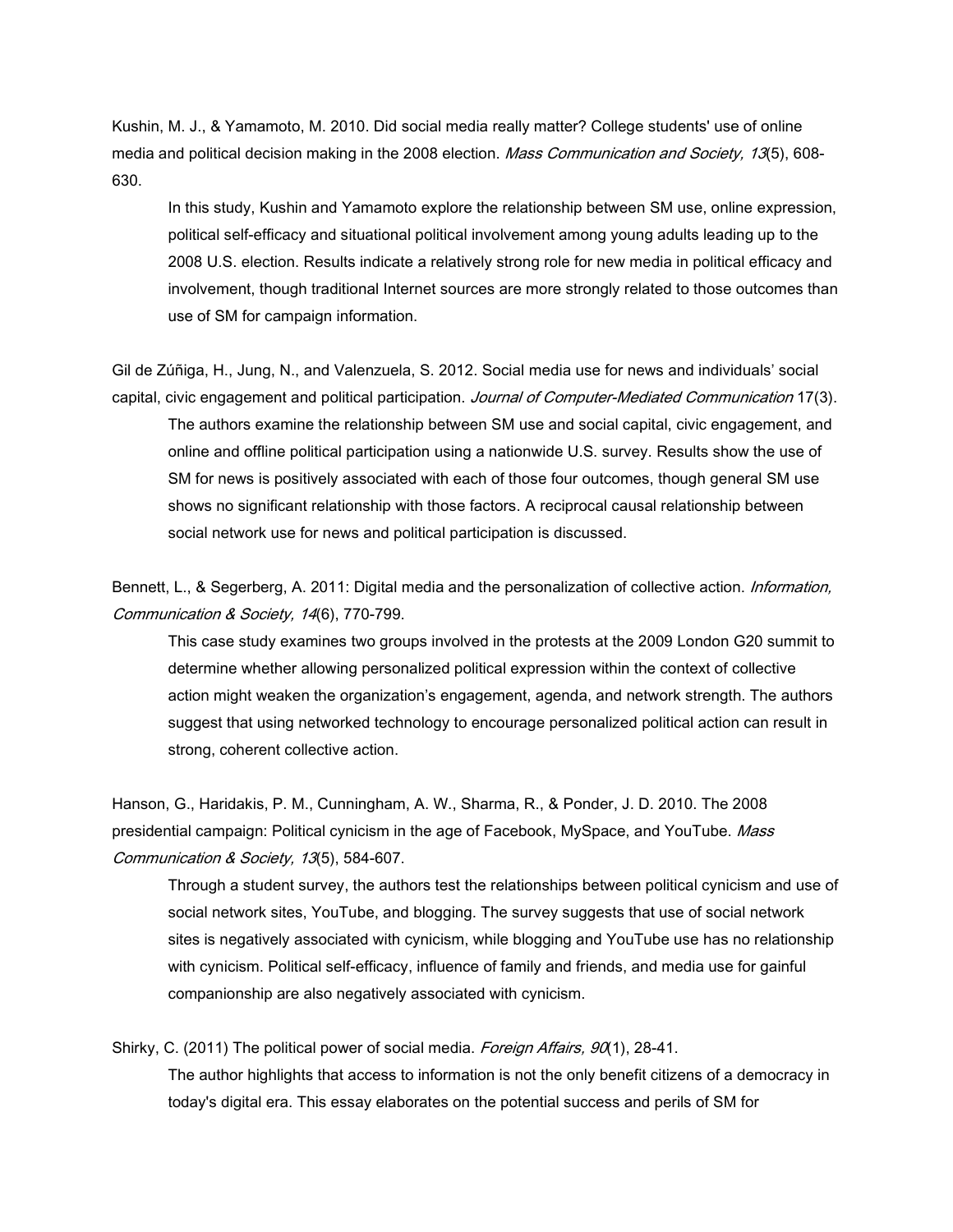democracy. The author proposes a set of steps to be taken by the government to use Internet freedom as a "tool of statecraft," gaining stronger support for free speech and autonomous assembly.

Kaun, A., & Guyard, C. 2011. Divergent views: Social media experts and young citizens on politics 2.0. *International Journal of Electronic Governance, 4*(1), 104-120.

The authors address claims that new media has revolutionizing potential for political campaigning and the reshaping of democracy. Through a study of Swedish students, they suggest that a large gap exists between the medium's potential and young voters' actual practices.

### **FUTURE DIRECTIONS AND INTERDISCIPLINARY RESEARCH**

The development of network theory and social network analysis have provided a promising new avenue for social network research, giving SM scholars the technical and theoretical tools to collect and analyze exponentially greater amounts of data on social connections and shared information than in previous generations of research. Much of that scholarship has come from outside the field of communication studies, allowing media researchers to examine the new patterns of behavior and information diffusion in social networks within a fresh light. Götz et al. 2009 provide an apt example of that macro-level perspective with their development of a model that connects the behaviors of individual blogs with the structure of the entire blogosphere. Kwak et al. 2010 do similar work with Twitter, using social network analysis to demonstrate that it displays many characteristics more in common with information-sharing networks than social networks. Cha et al. 2010 apply the method to the question of influence on Twitter, finding that a simple measurement of the number of followers is a poor indicator of social influence there. Finally, Couldry 2009 reflects on what this new, socially oriented online media environment will mean for traditional media forms and institutions, identifying it as a site of struggle between fragmentation and centralization, both based in the rituals and practices of digital media. This basic conflict—between dispersion and social cohesion, between individualism and collaboration—will continue to be a central one as SM continue to evolve, and the source of a continued flow of rich, illuminating research.

Bruns, A. (2011) How long is a tweet? Mapping dynamic conversation networks on twitter using Gawk and Gephi. *Information, Communication & Society*, 1-29.

Based on Twitter's hashtags and @replies, the author showcases different roles Twitter participants may have involving an overall hashtag community. Additionally, the study argues for the possibility of identifying new information through such tools, as well as distinct phases in the overall discussion process as SM users interact with each other.

Götz, M., Leskovec, J., McGlohon, M., & Faloutsos, C. 2009. Modeling blog dynamics. *Proceedings of the Third International ICWSM Conference.*